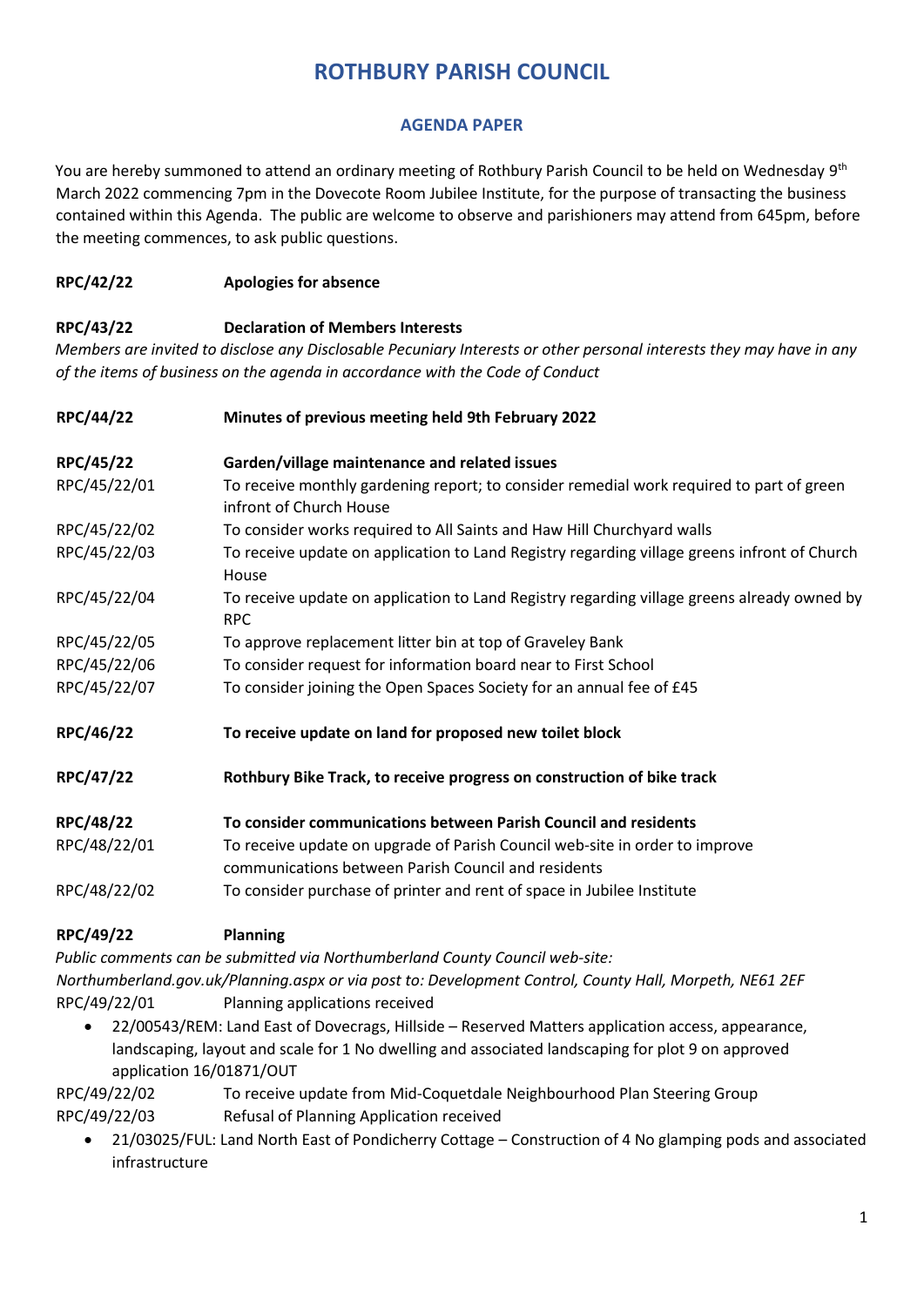RPC/49/22/04 To consider issues relating to Planning Application NO 21/03106/FUL: Demolition of the existing convenience store (Class E) and construction of a new retail foodstore (Class E) to be occupied by Cooperative Food Ltd/Mace Convenience Store, Townfoot – to discuss the possibility of purchasing the piece of land next to the proposed new COOP store with a view to creating a car park

| RPC/50/22                               | <b>Finance</b>                             |                          |             |            |
|-----------------------------------------|--------------------------------------------|--------------------------|-------------|------------|
| RPC/50/22/01                            | To approve the following payments          |                          |             |            |
| <b>PARISH COUNCIL</b>                   |                                            |                          |             |            |
| <b>PAYABLE TO</b>                       | <b>DETAILS</b>                             | <b>AMOUNT</b><br>(GROSS) | <b>NETT</b> | <b>VAT</b> |
| Northumberland<br><b>County Council</b> | Garden Waste Service                       | £92.00                   |             |            |
| Cumbria Clock<br>Company                | <b>Annual Service</b>                      | £198                     | £165        | £33.00     |
| Employee                                | Salary<br><b>Expenses Nov to Feb</b>       | £1193.53<br>£189.52      |             |            |
| M Milne                                 | Code of Conduct training                   | £5.00                    |             |            |
| A Milne                                 | Code of Conduct training                   | £5.00                    |             |            |
| A Arkle                                 | Code of Conduct training                   | £5.00                    |             |            |
| J Devlin                                | Code of Conduct training                   | £5.00                    |             |            |
| P Colquitt                              | Code of Conduct training                   | £5.00                    |             |            |
| Jubilee Institute                       | Meeting room January                       | £43.00                   |             |            |
| Glasdon                                 | Litter Bin                                 | E154.59                  | £128.82     | £25.77     |
| M Evens                                 | February village<br>maintenance            | £1326.36                 |             |            |
| J Ayre                                  | Summer bedding plants                      | £571.91                  |             |            |
| Northumberland<br><b>Estates</b>        | Rent for cycle track<br>25/3/22 to 28/9/22 | £125.00                  |             |            |
| <b>JOINT BURIAL</b><br><b>COMMITTEE</b> |                                            |                          |             |            |
| <b>PAYABLE TO</b>                       | <b>DETAILS</b>                             | <b>AMOUNT</b><br>(GROSS) | <b>NETT</b> | <b>VAT</b> |
| Penny Petroleum                         | Fuel 8/2/22                                | £97.38                   | £81.15      | £16.23     |
| Northumberland<br><b>County Council</b> | Garden wates service                       | £92.00                   |             |            |
| R&D Edmondson                           | Oil                                        | £23.94                   | £19.95      | £3.99      |
| I Longstaff                             | Emergency tree removal                     | £750                     |             |            |
| Employees                               | Salary/Pension                             | £2052.88                 |             |            |
| M Evens                                 | <b>February Cemetery duties</b>            | £828.75                  |             |            |

RPC/50/22/02 To consider the most up to date financial statements for Rothbury Parish Council and Rothbury Parish Council (RJBC) – receipts and payments; budget; bank reconciliation RPC/50/22/03 To note acknowledgement of grant from Citizens Advice Northumberland RPC/50/22/04 To receive confirmation of National Joint Council for Local Government Services 1.75% payrise, year ending 31/3/21, backdated from 1/4/21

**RPC/51/22 Annual review of Internal Auditor and to consider re-engaging Mr M Ackroyd to carry out internal audit y/e 31/3/22**

**RPC/52/22 Annual review of Internal Controls**